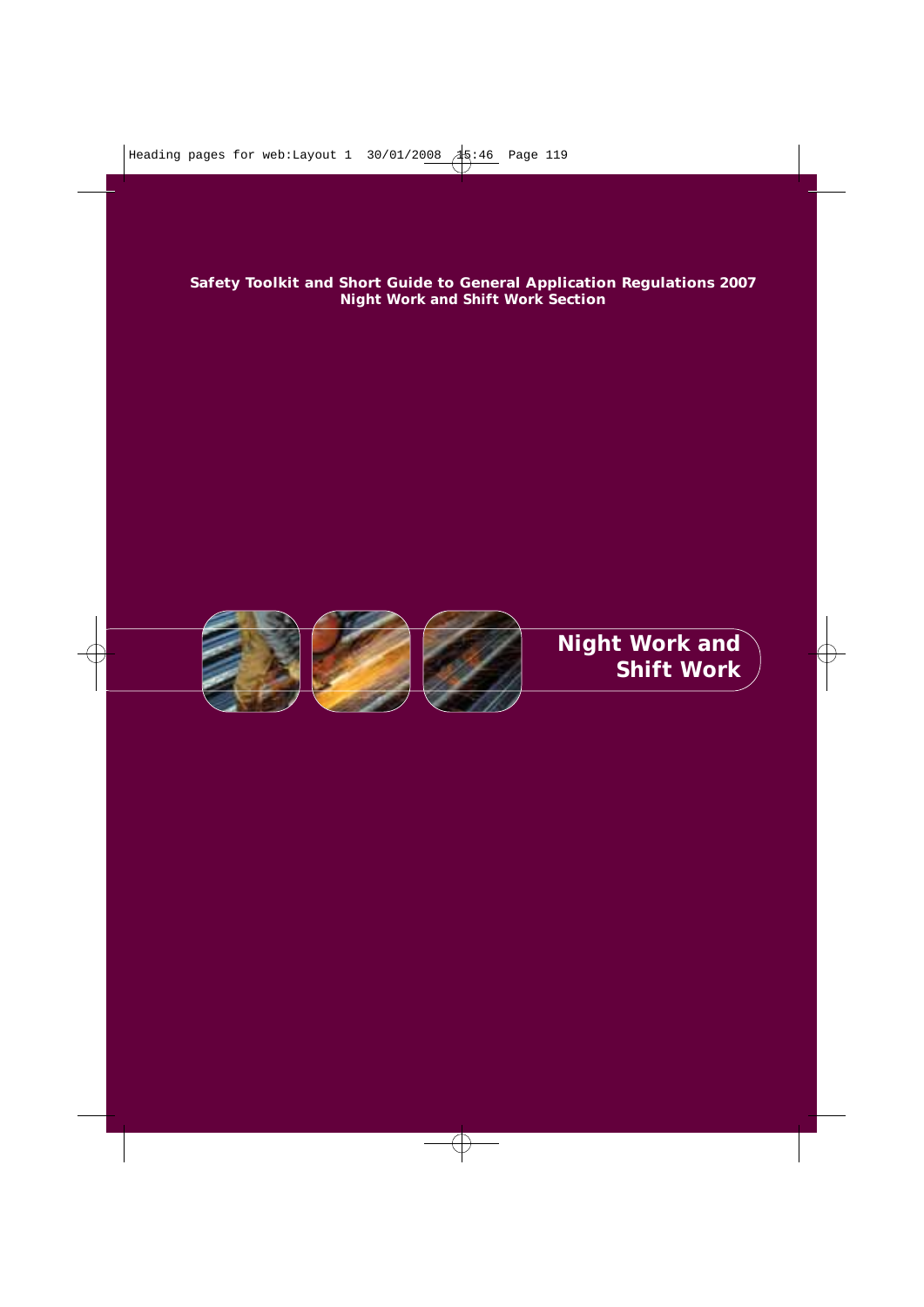Safety Toolkit and Short Guide to General Application Regulations 2007



## **Safety Toolkit**

The objective of the Toolkit is to provide guidance on the prevention of accidents or ill health at work and to provide a practical tool towards a safer workplace. It covers requirements of the Safety, Health and Welfare at Work (General Application) Regulations, 2007 as amended and is aimed specifically at small and micro businesses. It is not intended as a legal interpretation of the legislation. Legal advice should be sought where required.

Checklists provided are non-exhaustive and in no particular order

### **How do I use the Toolkit?**

The Toolkit is intended to assist you to monitor and improve standards of safety, health and welfare. It will assist you towards complying with the law.

- 1. Use the checklists to monitor how you're doing.
- 2. Make any required improvements.
- 3. If necessary, investigate further to find out what you need to do and set a timescale for achieving it.
- 4. Use the Action Date column to show when action taken.

Checklists provided are non-exhaustive and in no particular order.

At the end of each point in the check list reference is made to the corresponding part of the Regulations, for example (r51) indicates Regulation 51.

#### **Where can I get further advice?**

The Health and Safety Authority's website www.hsa.ie contains a large amount of additional information. Most of the information on the website can be accessed free-of-charge. The website has detailed guides on each section of these Regulations. Each guide contains advice on where to find further information.

The Health and Safety Authority's Workplace Contact Unit (WCU) is a helpdesk resource for employers, employees and the public. You can contact the WCU through

- $\triangle$  Locall: 1890 289 389 (Monday to Friday, 9am to 5pm)
- ▲ Fax: 01 614 7125
- ▲ Email: wcu@hsa.ie
- ▲ Write to: Workplace Contact Unit, Health and Safety Authority, Metropolitan Building, James Joyce Street, Dublin 1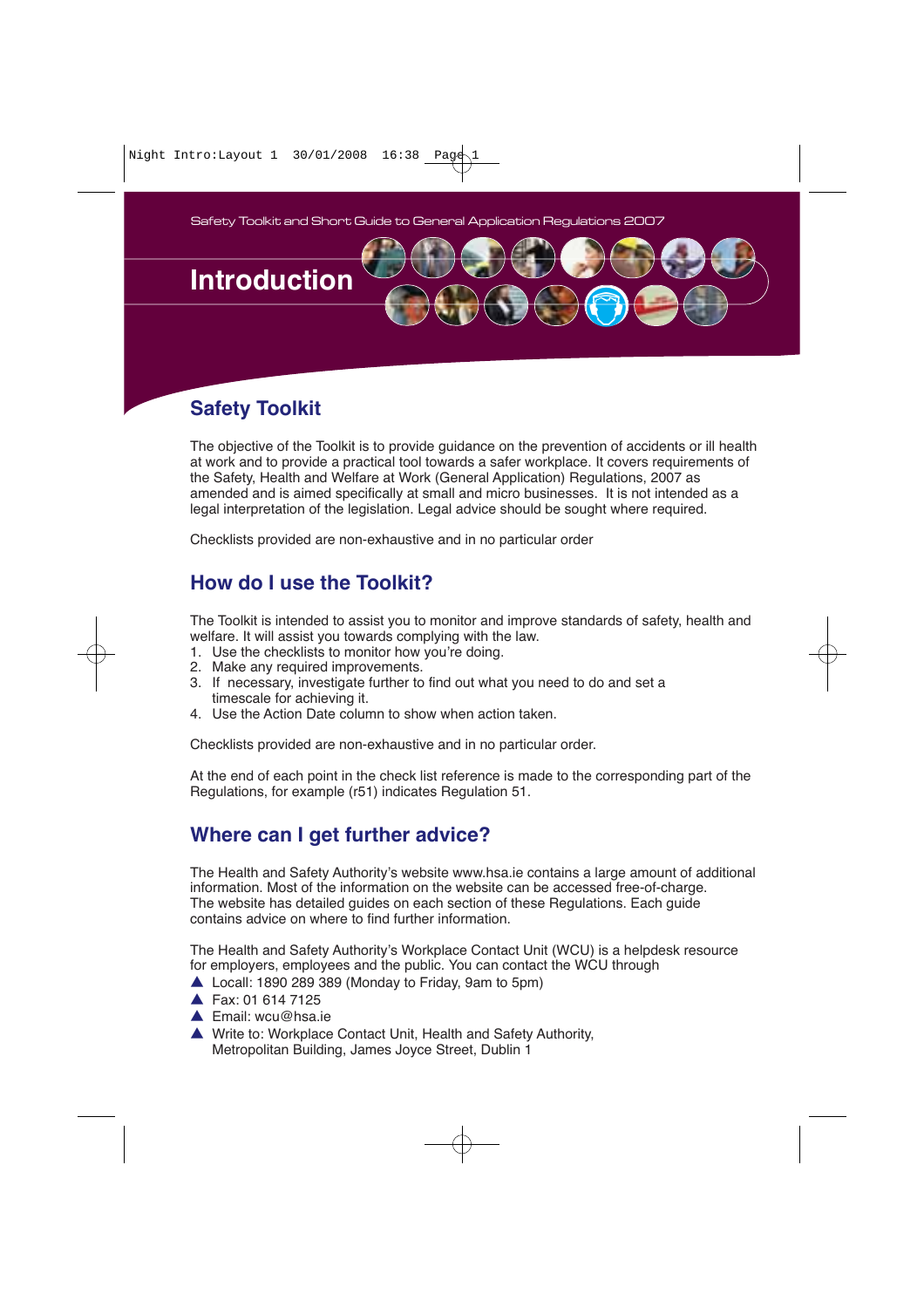

# **Night Work and Shift Work**

Night workers are employees who normally work at least 3 hours between midnight and 7.a.m. the following day for at least 50% of their annual working time.

### **What does this section deal with?**

This section deals with the specific requirements which apply when employees are employed on night work. An employer must carry out a risk assessment to determine whether night work involves special hazards or a heavy physical or mental strain. The employer must ensure protection from and prevention of risks to a night worker or shift worker.

Before an employee starts night work and at regular intervals, the employer must offer an assessment of the adverse effects of night working on his or her health. This assessment must be free of charge.

A registered medical practitioner, or their nominee, will assess whether night work is having, or may have, a negative impact on health. They will inform the employer and employee whether or not the employee is fit or unfit to perform night work.

Where the employee is unfit for night work because of working conditions, the person who carried out the assessment may suggest changes which would result in him or her being fit for the work.

If a night worker becomes unwell for reasons connected with night work, the employer must reassign to other duties whenever this is possible.

### **Does this section apply to all night work and shift work?**

This section does not apply to

- ▲ Those not covered by the rest and maximum working time rules of the Organisation of Working Time Act 1997
- ▲ A member of the Defence Forces, the Garda Siochana, some transport employees
- ▲ Those who control their own working hours
- ▲ A family employee working on a farm or in a private house

#### **Some Important Points**

- $\triangle$  Health assessment must be offered to night workers
- ▲ Day work must be offered in case of illness due to night work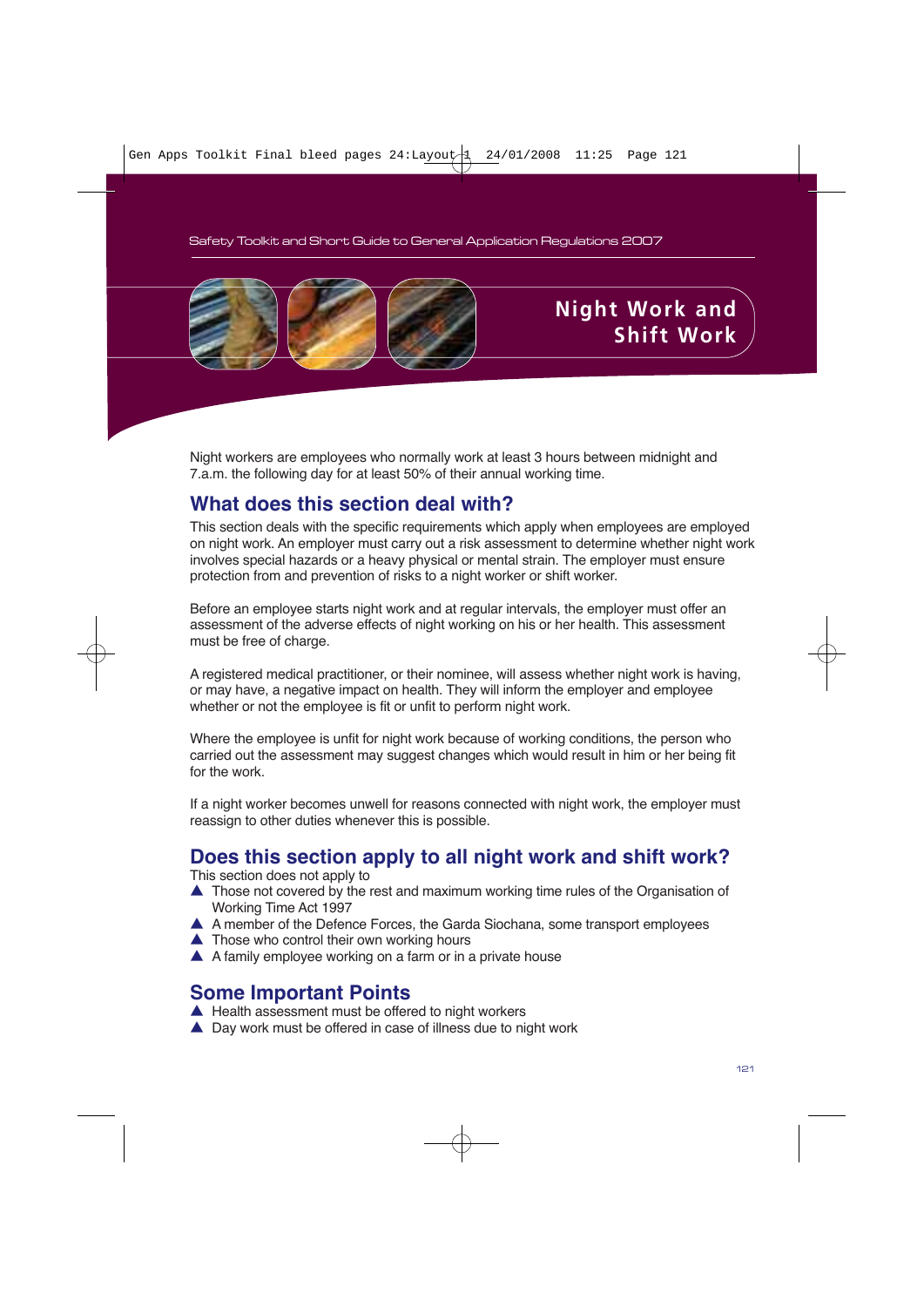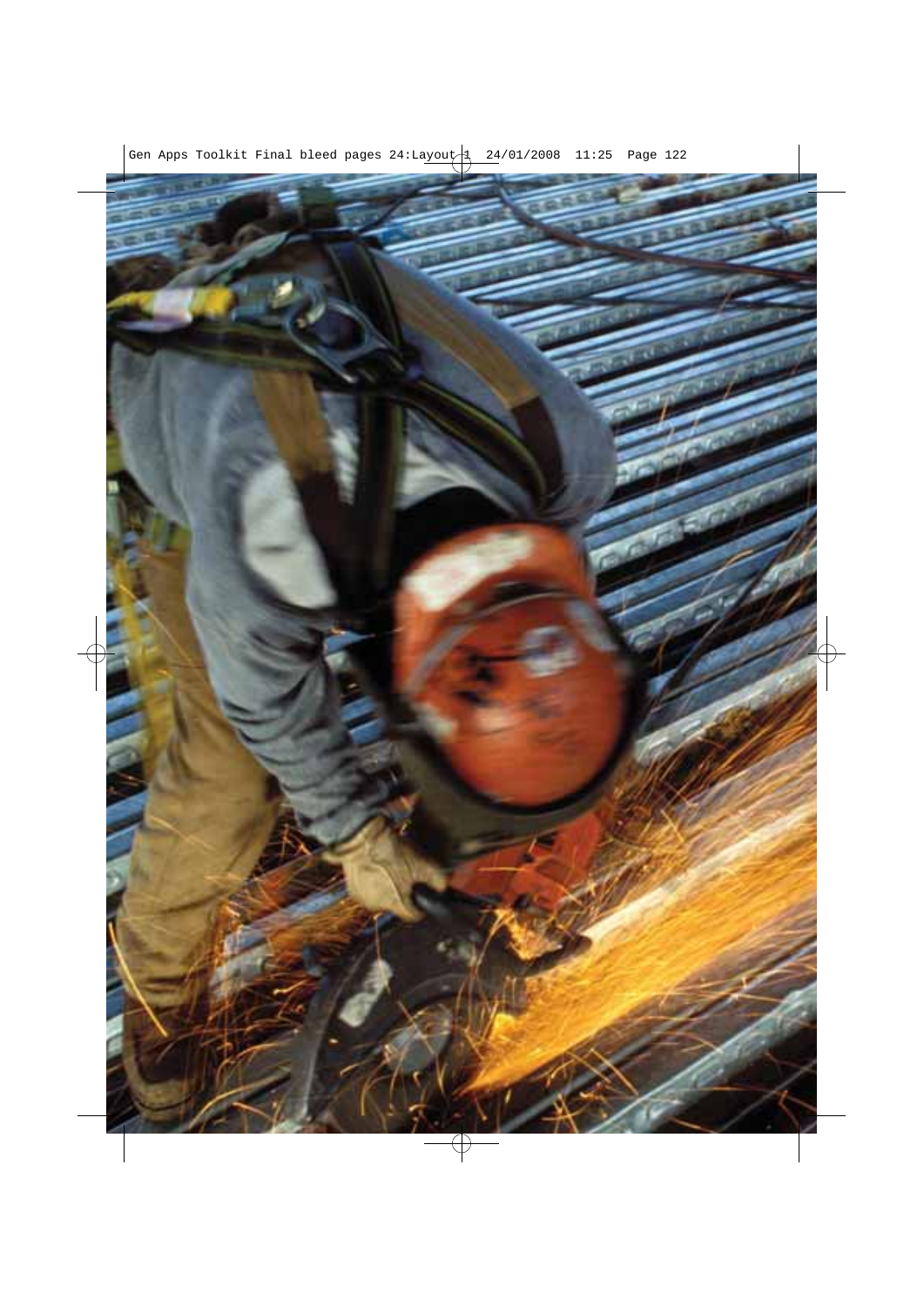# **Night Work and Shift Work Checklist**

#### **Interpretation**

See Reg 153 for definitions of 1997 Act, night work, shift work and shift worker (r153)

| Requirement                                                                                                                                                                                                                             | Yes | N <sub>0</sub> | N/A | Action<br>Date |
|-----------------------------------------------------------------------------------------------------------------------------------------------------------------------------------------------------------------------------------------|-----|----------------|-----|----------------|
| Risk assessment, taking account of specific effects and<br>hazards of night work, and the work to determine whether<br>special hazards or a heavy physical or mental strain (r155)                                                      |     |                |     |                |
| Take steps appropriate for protection of a night worker or shift<br>worker (r156)                                                                                                                                                       |     |                |     |                |
| Before employing a night worker, and at regular intervals<br>during period that person is a night worker, make available<br>free assessment by a registered medical practitioner in<br>relation to adverse effects of night work (r157) |     |                |     |                |
| May take into account entitlement to assessment that is<br>provided by State and facilitate night worker's attendance<br>(r157)                                                                                                         |     |                |     |                |
| Person who performs assessment shall                                                                                                                                                                                                    |     |                |     |                |
| ▲ endeavour to detect if the health adversely affected by<br>night work (r157) and                                                                                                                                                      |     |                |     |                |
| Inform the employer and employee on completion<br>of assessment (r157)                                                                                                                                                                  |     |                |     |                |
| $\triangle$ whether employee is fit or unfit to night work (r157) and                                                                                                                                                                   |     |                |     |                |
| $\triangle$ suggest changes in working conditions so that employee<br>could night work (r157)                                                                                                                                           |     |                |     |                |
| Neither registered medical practitioner nor person under<br>supervision shall disclose                                                                                                                                                  |     |                |     |                |
| $\triangle$ clinical details of assessment (r157) or                                                                                                                                                                                    |     |                |     |                |
| $\triangle$ opinion other than to the employee and employer<br>concerned (r157)                                                                                                                                                         |     |                |     |                |